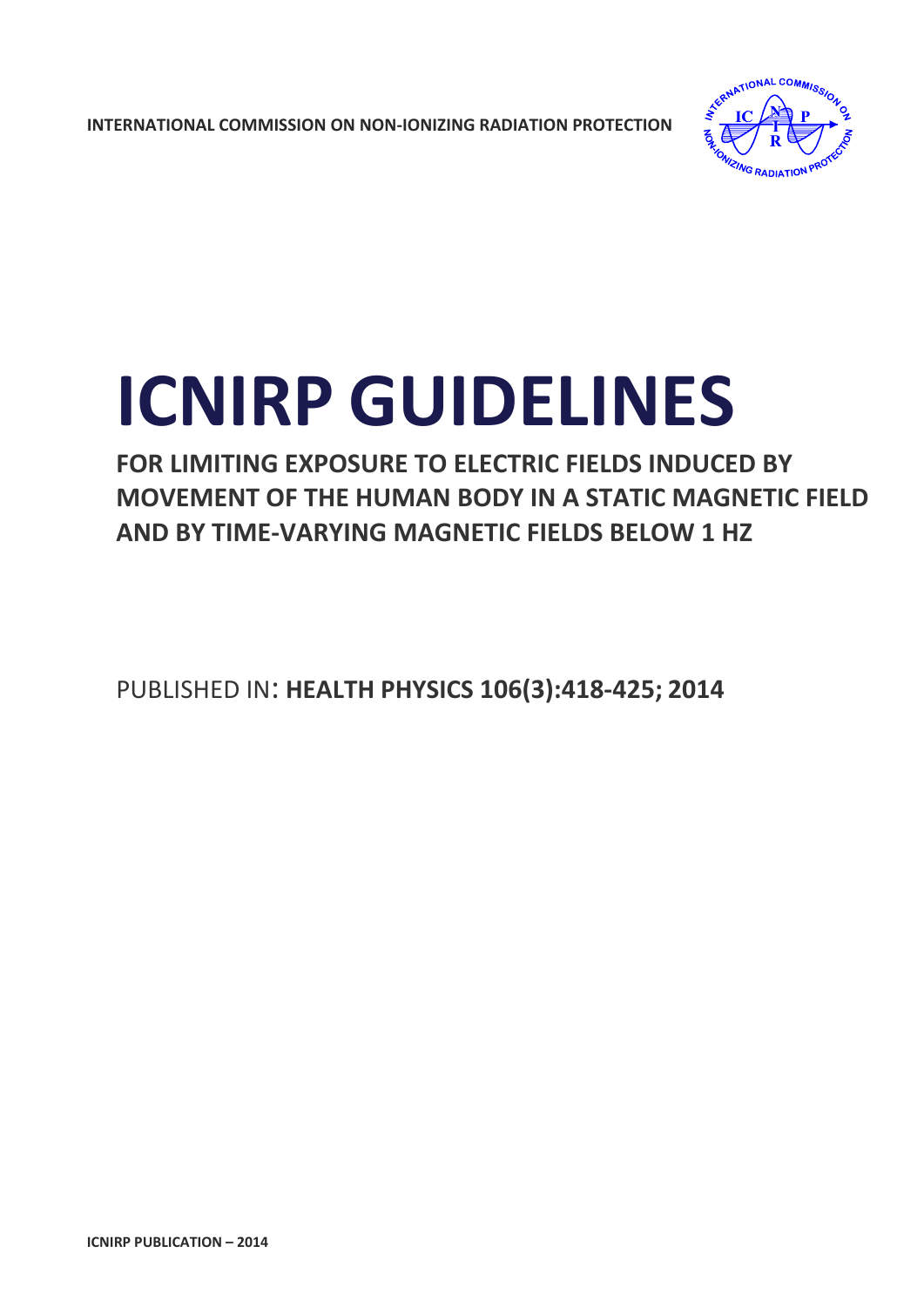ICNIRP Guidelines

## GUIDELINES FOR LIMITING EXPOSURE TO ELECTRIC FIELDS INDUCED BY MOVEMENT OF THE HUMAN BODY IN A STATIC MAGNETIC FIELD AND BY TIME-VARYING MAGNETIC FIELDS BELOW 1 HZ

International Commission on Non-Ionizing Radiation Protection\*

#### INTRODUCTION

IN THIS document, guidelines are established for the protection of workers moving in static magnetic fields or being exposed to magnetic fields with frequencies below 1 Hz. This includes, but is not limited to workers engaged in activities related to magnetic resonance imaging (MRI). The general principles for the development of ICNIRP guidelines are published elsewhere (ICNIRP 2002).

#### **SCOPE**

The main objective of this publication is to provide guidelines for protection of workers against established adverse direct health effects arising from exposure to static magnetic fields and time-varying magnetic fields below 1 Hz and to avoid sensory effects which may be annoying and impair working ability. A two-tier approach is suggested, with a relaxation of the restrictions in conditions where the workers are made aware of the biological consequences of exposure and are trained to control their own behavior (ICNIRP 2009a; Jokela and Saunders 2011). The guidelines are not expected to be relevant for the general public because all exposures to intense magnetic fields below 1 Hz are currently found at workplaces.

The guidelines do not apply to the exposure of patients undergoing medical diagnosis or treatment. Detailed considerations of protection of patients undergoing MRI examinations are given in separate ICNIRP statements (ICNIRP 2009b, 2004). It is also recognized that, for research purposes, there might be a wish to investigate the

0017-9078/14/0 Copyright *\** 2014 Health Physics Society

DOI: 10.1097/HP.0b013e31829e5580

effects of static magnetic fields exceeding the basic restrictions presented by these guidelines (ICNIRP 2009a); such experimental exposures, however, are a matter for the appropriate ethics committees (institutional review boards).

Compliance with the present guidelines may not necessarily preclude interference with, or effects on, medical devices such as metallic prostheses, cardiac pacemakers, implanted defibrillators and cochlear implants. ICNIRP recognizes that practical policies need to be implemented to prevent inadvertent harmful exposure of persons with implanted electronic medical devices and implants containing ferromagnetic material and from dangers of objects unintentionally moving because of attraction by the magnetic force. Advice on avoiding these problems is not within the scope of the present document but is available elsewhere (IEC 2010; Shellock 2012).

These guidelines will be periodically revised and updated as advances are made in the scientific knowledge concerning any aspect relevant for limiting exposure of static and time-varying magnetic fields below 1 Hz.

#### PHYSICAL ASPECTS

The basic physical law associated with the induction of electric fields by a magnetic field is Faraday's law, which indicates that the induced electric field is directly related to the change of the magnetic flux through the body or part of it (e.g., the head). This can be presented as

$$
\oint_{t} \mathbf{E}_{i} \times d\mathbf{l} = -\int_{S} \frac{d(\mathbf{B} \times d\mathbf{S})}{dt}, \qquad (1)
$$

where  $E_i$  is the local induced electric field vector, dl is the differential length vector along a closed pathway, l, within an individual exposed to the magnetic flux density B, and dS is the differential area vector directed normal to the differential area. The integrated area, S, is enclosed by the integration pathway.  $E_i$  is roughly perpendicular to **B**. The magnetic flux may change (1) due to the variation of the field as a function of time, (2) due to the movement of a body

<sup>\*</sup>ICNIRP c/o BfS*V*G. Ziegelberger, Ingolstaedter Landstr. 1, 85764 Oberschleissheim, Germany.

For correspondence contact G. Ziegelberger at the above address, or email at [info@icnirp.org](mailto:info@icnirp.org).  $(Manuscript\; accepted\; 24\; May\; 2013)$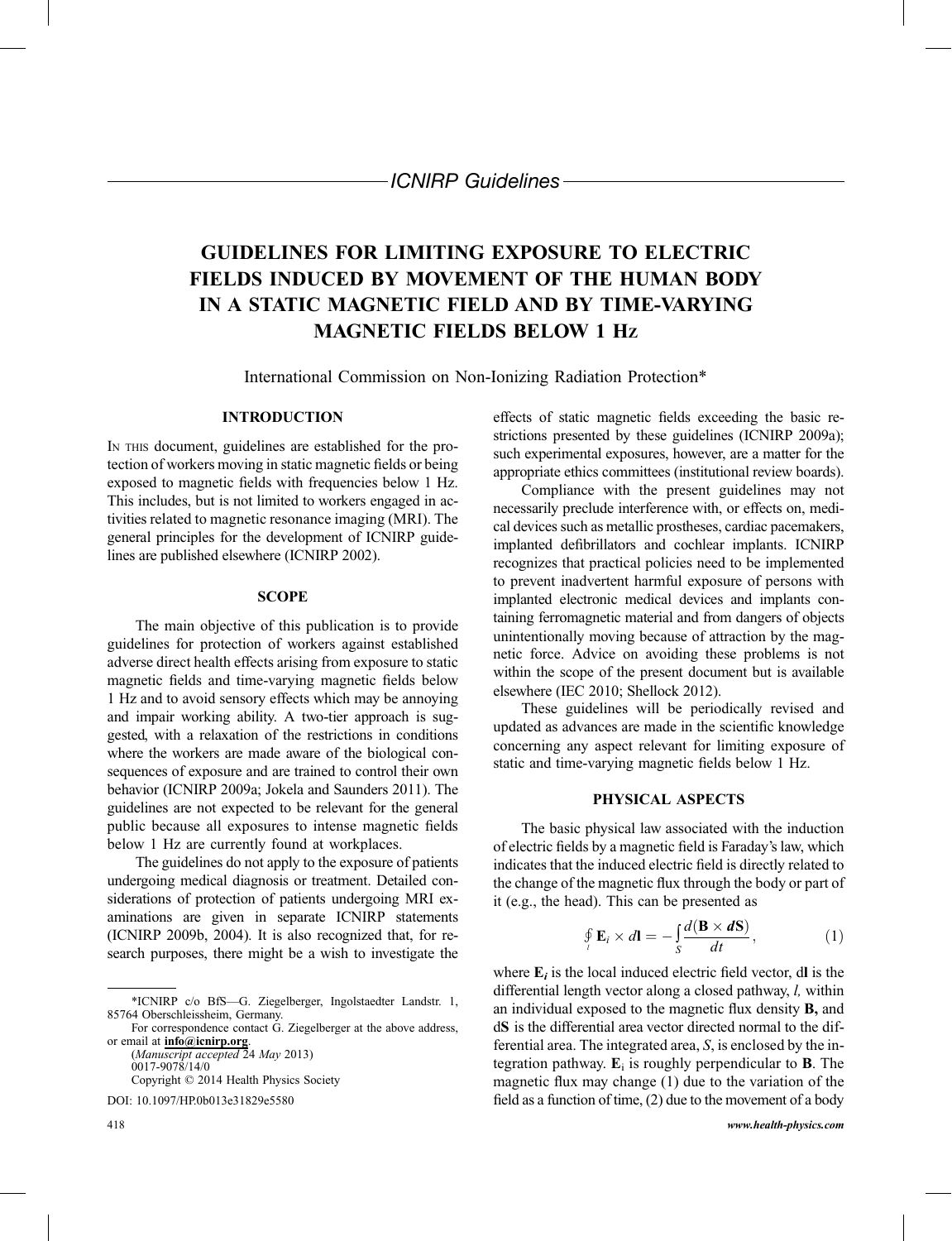in a space that results in a relative change to the magnitude or direction of the magnetic field or (3) both cases combined. The right-hand term of eqn (1) shows the time rate of the magnetic flux in terms of the surface integral of the time rate of magnetic flux density over the body area of interest.

It is important to note that another fundamental source of the induced electric field is given by the electromotive electric field  $\mathbf{E}_{vB} = \mathbf{v} \times \mathbf{B}$  where **v** is the velocity of a point in the tissue relative to the field. This field is associated with the magnetic force causing dielectric polarization, i.e., separating positive and negative charges in the tissue (Sanchez et al. 2012, 2009; Redzic 2004; Bringuier 2003). The dielectric polarization increases until the charges accumulated in tissue boundaries reach equilibrium, where their electric field partly counteracts the  $E_{VB}$  field (Redzic 2004). For some rotational movements the magnetic force manifested by the  $E_{VB}$  field also generates a space (bulk) charge inside a conducting body. The space and boundary charges may move during the motion. The currents associated with these movements are added to the currents generated by the rotational currents determined by Faraday's law, but in most cases of movements of biological bodies it can be assumed that rotational currents and electric fields dominate over the dielectric polarization phenomena.

The time constant for achieving the equilibrium of the polarization is given by  $\tau = \epsilon/\sigma$ , where  $\epsilon$  is the permittivity and  $\sigma$  the conductivity of tissue (Redzic 2004). For human tissues the time constant may be in the order of milliseconds, which is relatively small compared to the time scale of human movements, which are in the range above 100 milliseconds. Therefore, the time constants of human tissue can be assumed to be short enough to enable the use of Faraday's law for the computation of the motioninduced electric field relevant to sensory effects below 1 Hz such as vertigo (Liu et al. 2003). It remains to be determined whether the assumption of charge equilibrium is valid for short acceleration or deceleration phases during the onset and ending of a head movement, in which case relatively short transient electric fields may arise in the frequency range relevant to sensory effects above 1 Hz (magnetophosphenes). Additionally, there is considerable lack of data of dielectric properties of human tissues below 10 Hz, which makes the precise calculation of the motion-induced electric field difficult (Gabriel et al. 1996a, b, c, 2009).

The electric field induced in the head can be approximated by a linear function of the time derivative of the average magnetic flux density dB/dt in that region:

$$
E_i = C \frac{dB}{dt},\tag{2}
$$

where  $E_i$  is perpendicular to the magnetic field **B** given as an absolute value,  $t$  is time, and C is a conversion factor that depends on the location within the body, the size of the body, the shape of the body, electrical properties of the tissue as well as on the direction and distribution of the magnetic field . This conversion factor applies to a body rotating in a static magnetic field, moving in a field gradient, and staying stationary in a time-varying magnetic field. The conversion factor can be determined by computational simulation based on a realistic heterogeneous numerical model of the human body or body region of interest. By using two different human models placed in a static magnetic field, Ilvonen and Laakso (2009) have computed the conversion factor in the vestibular system located in the inner ear. In the case of a head nodding or shaking in a uniform magnetic field directed from left to right (shaking) and from top to down (nodding), the maximum conversion factor for different movements varied from  $0.066 - 0.132$  Vm<sup>-1</sup> per Ts<sup>-1</sup>. The mean of these (maximum) conversion factors was 0.095  $\text{Vm}^{-1}$  per Ts<sup>-1</sup>. This is close to 0.105  $\text{Vm}^{-1}$ per  $Ts^{-1}$  computed by Dimbylow (2005) for a maximum conversion factor in the brain at 50 Hz (33 Vm<sup> $^{-1}$ </sup> per T). These data imply that a reasonable estimate for C might be 0.1  $\text{Vm}^{-1}$  per Ts<sup>-1</sup>. For a detailed discussion of the conversion factors used for low-frequency guidelines, see ICNIRP (2010).

The change of the magnetic flux density  $(\Delta B)$  is a relevant exposure parameter for limiting movements in a static magnetic field, as will be discussed later. The relation of  $\Delta B$  with the induced electric field is given by

$$
E_{i,ave} = \frac{\int_{a}^{2} E_i(t) \times dt}{t_2 - t_1} = \frac{C \times \Delta B}{t_2 - t_1},
$$
 (3)

where  $E_i(t)$  is the instantaneous induced electric field,  $\Delta B$ is the magnetic flux density changed during the movement, C is the same conversion factor as in eqn (2) and  $E_{i, \text{ave}}$  is the electric field corresponding to  $\Delta B$ . The movement starts at time  $t_1$  and the maximum  $\Delta B$  is reached at  $t_2$ . For example, if  $\Delta B$  would be 2 T during 1 s, the average induced electric field in the periphery of the brain would be approximately 0.2  $\text{Vm}^{-1}$  when using 0.1  $\text{Vm}^{-1}$ per  $Ts^{-1}$  for C.

#### BIOLOGICAL EFFECTS

When the static magnetic field exceeds a threshold of approximately 2 T, the movement-induced electric field in the head may be high enough to evoke vertigo and other sensory perceptions such as nausea, visual sensations (magnetophosphenes) and a metallic taste in the mouth (WHO 2006; AGNIR 2008; ICNIRP 2009a; Heilmaier et al. 2011). There is also the possibility of acute neurocognitive effects, with subtle changes in attention, concentration and visuospatial orientation (van Nierop et al. 2012). All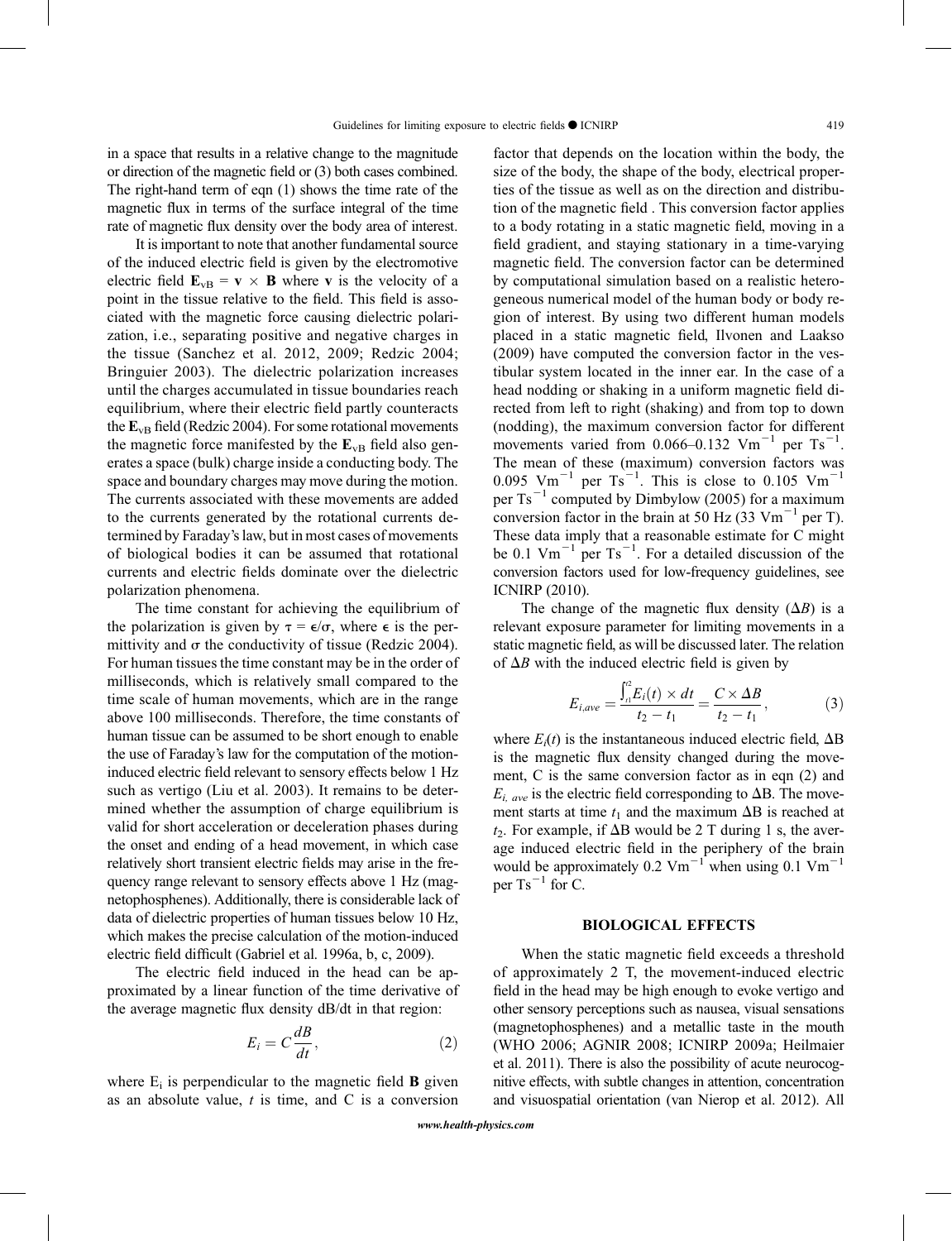these effects are not considered to be hazardous per se, but they can be disturbing and may impair working ability. For normal movements, the threshold for peripheral nerve stimulation is unlikely to be reached with exposures below 8 T, although it is possible that the basic restrictions for peripheral nerve stimulation (ICNIRP 2010) may slightly be exceeded by very fast movements.

In addition to these movement-induced effects, static magnetic fields may cause direct effects arising from (1) induction of electrical 'flow' potentials across blood vessels due to the movement of electrolytes in the blood, (2) forces on paramagnetic and diamagnetic components of tissues, (3) changes in chemical reactions due to altered spin chemistry and (4) deflection of ionic currents due to magnetic (Lorentz) force. These direct interaction mechanisms are not considered to have a significant health effect when the magnetic flux density is below 7 T (WHO 2006; ICNIRP 2009a), above 7 T there is too little research for any firm conclusions.

#### Magnetophosphenes

The most established effect of induced electric fields below the threshold for nerve or muscle stimulation is the induction of magnetophosphenes, the perception of faint flickering visual sensations. Magnetophosphenes are evoked by the internal electric fields induced in the retina (and brain tissue) by a time-varying magnetic field. On the basis of human experiments, the threshold for the induction of retinal magnetophosphenes has been estimated to lie between about 50 and 100 mVm<sup> $^{-1}$ </sup> (Root-Mean-Square) at 20 Hz, rising at higher and lower frequencies (Saunders and Jefferys 2007; Lövsund et al. 1980) although there is considerable uncertainty attached to these values. Available studies indicate that the threshold increases as 1/f at least down to 5 Hz and probably to lower frequencies (Adrian 1977; Lövsund et al. 1980). The threshold at 1 Hz would be at least 10 times higher than the minimum threshold at 20 Hz.

In the case of exposure to a static magnetic field, magnetophosphenes are most likely associated with the transient electric field peaks. As noted in Physical Aspects, these transient peaks arise due to sudden changes in the velocity of the head. The spectral components of a short transient extend into the frequency range of the magnetophosphenes.

The increase in the threshold of magnetophosphene induction below 10 Hz is the reason why the basic restriction for the induced electric field can be allowed to increase as a function of 1/f from 10 Hz down to 1 Hz (ICNIRP 2010). In the absence of experimental data, this relation is extrapolated to frequencies below 1 Hz until the basic restriction based on magnetophosphenes reaches the basic restriction for peripheral nerve stimulation at a frequency of 0.66 Hz.

#### Peripheral nerve stimulation

The responsiveness of electrically excitable nerve and muscle tissue to electric stimuli, including those induced by exposure to low-frequency electric and magnetic fields, has been well established for many years (e.g., Reilly 2002; Saunders and Jefferys 2007; ICNIRP 2010). Myelinated nerve fibers of the human peripheral nervous system have the lowest threshold for electrical nerve stimulation. The minimum threshold value of around 6  $Vm^{-1}$  (peak) (Reilly 1998; 2002; Reilly and Diamant 2011) has been estimated based on theoretical calculation using a nerve model. However, peripheral nerve stimulation induced during volunteer exposure to the switched gradient magnetic fields of magnetic resonance (MR) systems suggested that the threshold for perception may be as low as about 2  $\text{Vm}^{-1}$  (Nyenhuis et al. 2001), based on calculations using a homogeneous human simulation model. A more accurate calculation of the electric fields induced in the tissues of a heterogeneous human model based on data from the above MR study has been carried out by So et al. (2004). These authors estimated the minimum threshold for peripheral nerve stimulation to lie between 3.8 and 5.8  $\mathrm{Vm}^{-1}$ , based on the assumption that stimulation takes place in the skin or subcutaneous fat. With stronger stimuli, discomfort and then pain ensue. Below 10 Hz the threshold rises due to the accommodation of a nerve to a slowly depolarizing stimulus.

#### Vertigo

Movement of the head within a static magnetic field above 2 T frequently gives rise to sensations of vertigo and nausea (Glover et al. 2007). These sensations are predominantly due to the induced electric field which affects the neural output of the vestibular system that is involved in maintaining balance. Volunteer studies have shown that vertigo can also be evoked by applying the electric field by means of galvanic AC or DC currents of the order of 1 mA fed to the electrodes attached behind the ears in the vicinity of the vestibular system (Fitzpatrick and Day 2004).

Movement-induced vertigo seems not only to be determined by the dB/dt, but also by the time integral of dB/dt, i.e.,  $\Delta B$ , the change of magnetic flux density during the movement, as reported by Glover et al. (2007). They examined the threshold of vertigo sensations in volunteers inside a 7 T MR scanner. The volunteers were positioned at the iso-center of the magnetic field where they nodded and shook their heads. The movements were cyclically repeated to enhance the sensation of vertigo. All of the subjects reported mild or severe vertigo sensations and some even experienced nausea with rapid movements. The datapoints in Fig. 1 show the threshold of vertigo in terms of  $\Delta B$  and duration of the movement. The peak dB/dt values recorded during the experiment ranged from 1.5 to 6  $\text{Ts}^{-1}$ , the duration of each shake or nod ranged from 0.5 to 6 s, and the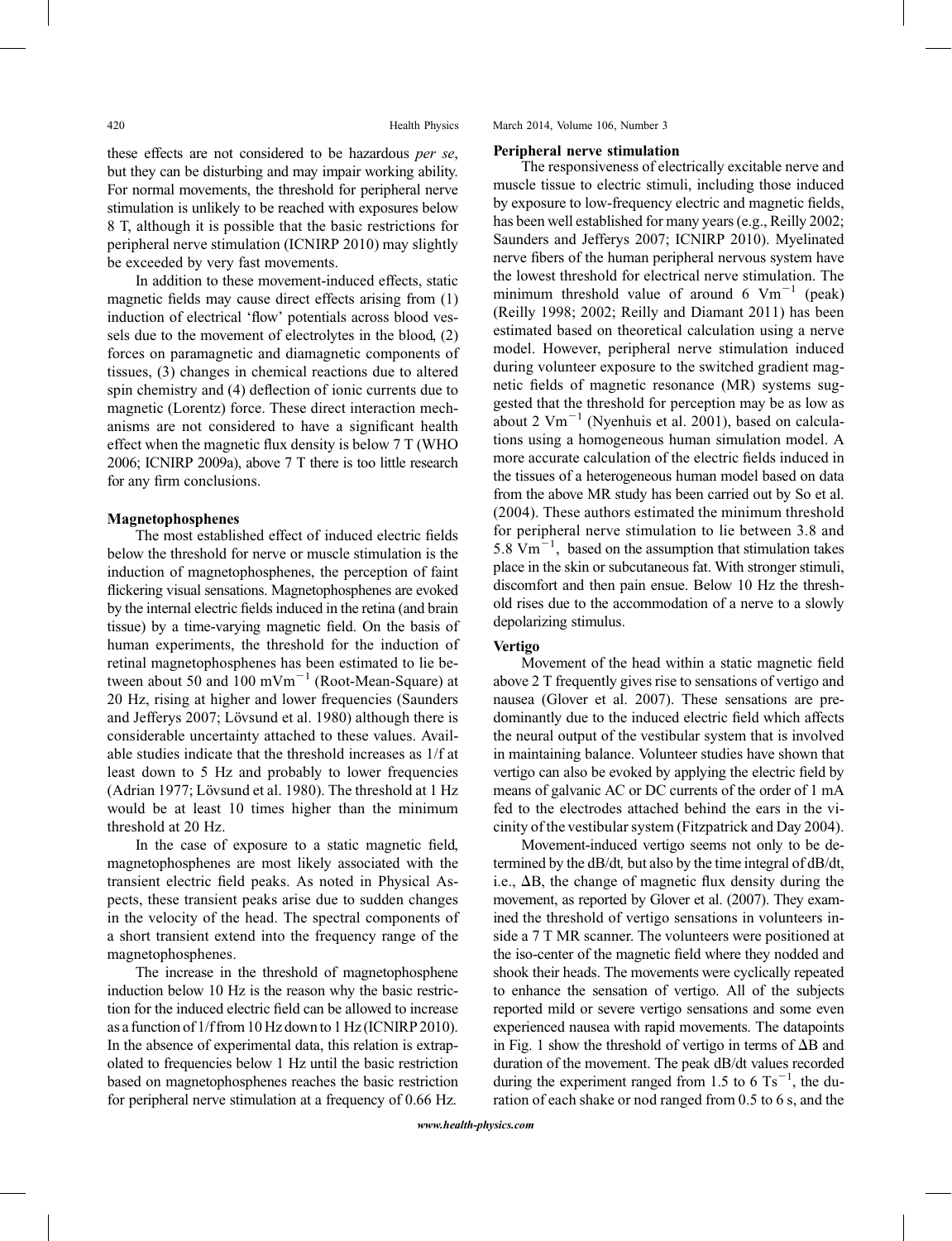change in magnetic flux density  $\Delta B$  varied from 2 to 6 T. The dB/dt values recorded during nodding were higher than those recorded during shaking. This is in agreement with a simple circulating current model which indicates that for axial shaking (rotation axis parallel to the magnetic field) the induced electric field is a minimum, while for nodding (rotation axis perpendicular to the magnetic field) a maximum electric field is found near the inner ear where the circulating currents intersect (Jokela and Saunders 2011). Overall, these results indicated that the threshold of vertigo correlated somewhat better with  $\Delta B$  than with the peak dB/dt and that the most effective frequency range was below 1 Hz.

It is a common experience from working with clinical MR imaging that vertigo sensations disappear when movement is slowed down. This indicates that there is a finite time during which the sensation of vertigo develops. In the experiment of Glover et al. (2007) vertigo sensations were reported by most volunteers when the duration of a single movement was less than 4 s even though there was one vertigo observation for longer duration of movement (Fig. 1). As a conservative approach ICNIRP decided to set the basic restriction so that the basic restriction curve remains below that single observation. There remains, however, a clear need to obtain more data on vertigo thresholds, particularly for relatively slow movements.

In addition to the effects of electric fields induced by a movement, a direct interaction of the magnetic field with the vestibular system cannot be excluded. An altered sense of balance has been observed in volunteers standing stationary in proximity to a 7 T MR scanner (Glover et al.



Fig. 1. The vertigo threshold in terms of magnetic flux density change,  $\Delta B$ , plotted as a function of duration of a head shake or nod inside a 7 T MR scanner (Glover et al. 2007). The two line segments show the basic restriction for magnetic flux change during any 3 s period during the movement (see Recommendations).

2007). This effect was ascribed to a difference in the diamagnetic susceptibility between the linear-movement sensors of the vestibular system and the surrounding endolymph fluid. A recent study (Roberts et al. 2011) suggests that the Lorentz force resulting from interaction between the magnetic field and naturally occurring ionic currents in the endolymph fluid might explain the direct effect.

Therefore, since the sensory effects appear to depend on the product of time and dB/dt and given the possibility of direct magnetic field effects on the body, it is important to restrict both the static magnetic flux density (B) and the maximum change of the magnetic flux density  $(\Delta B)$  experienced by the body during movement.

#### RECOMMENDATIONS

The objective of this guideline is to prevent peripheral nerve stimulation and to minimize the possibility of transient sensory effects as a consequence of electric fields induced in the human body by movements in static magnetic fields within occupational settings. The basic restrictions and reference levels shown in Table 1 have been determined to achieve this objective. The basic restrictions have been defined for the change in external magnetic flux density and for the induced internal electric field. ICNIRP recommends limiting exposure to below both sets of restrictions. Since internal electric fields cannot be readily determined, reference levels have been derived to assess compliance with these basic restrictions. Since the motioninduced electric field is a non-sinusoidal field, where the spectrum extends above 1 Hz up to 25 Hz, it is necessary also to apply the basic restrictions and reference levels in the ICNIRP (2010) guidelines. The restrictions for the exposure to static magnetic field have been specified in ICNIRP (2009a).

A distinction is made between controlled and uncontrolled exposures. Basic restrictions for controlled exposure are intended to be used in work environments where access is restricted to workers who have been trained to understand the biological effects that may result from exposure, and where the workers are able to control their movements in order to prevent annoying and disturbing sensory effects. Restrictions for uncontrolled exposure apply to all other occupational situations.

#### Basic restrictions for  $\Delta B$

In order to prevent transient sensory effects such as vertigo and nausea arising from motion-induced electric field below a few Hz, ICNIRP recommends that the change of the magnetic flux density  $\Delta B$  should not exceed 2 T during any 3-s period. Note that the maximum value for the measured  $\Delta B$  may not always occur at the end of the 3-s period because the direction of dB/dt may change during the period. The basic restriction for  $\Delta B$  has been plotted in Fig. 1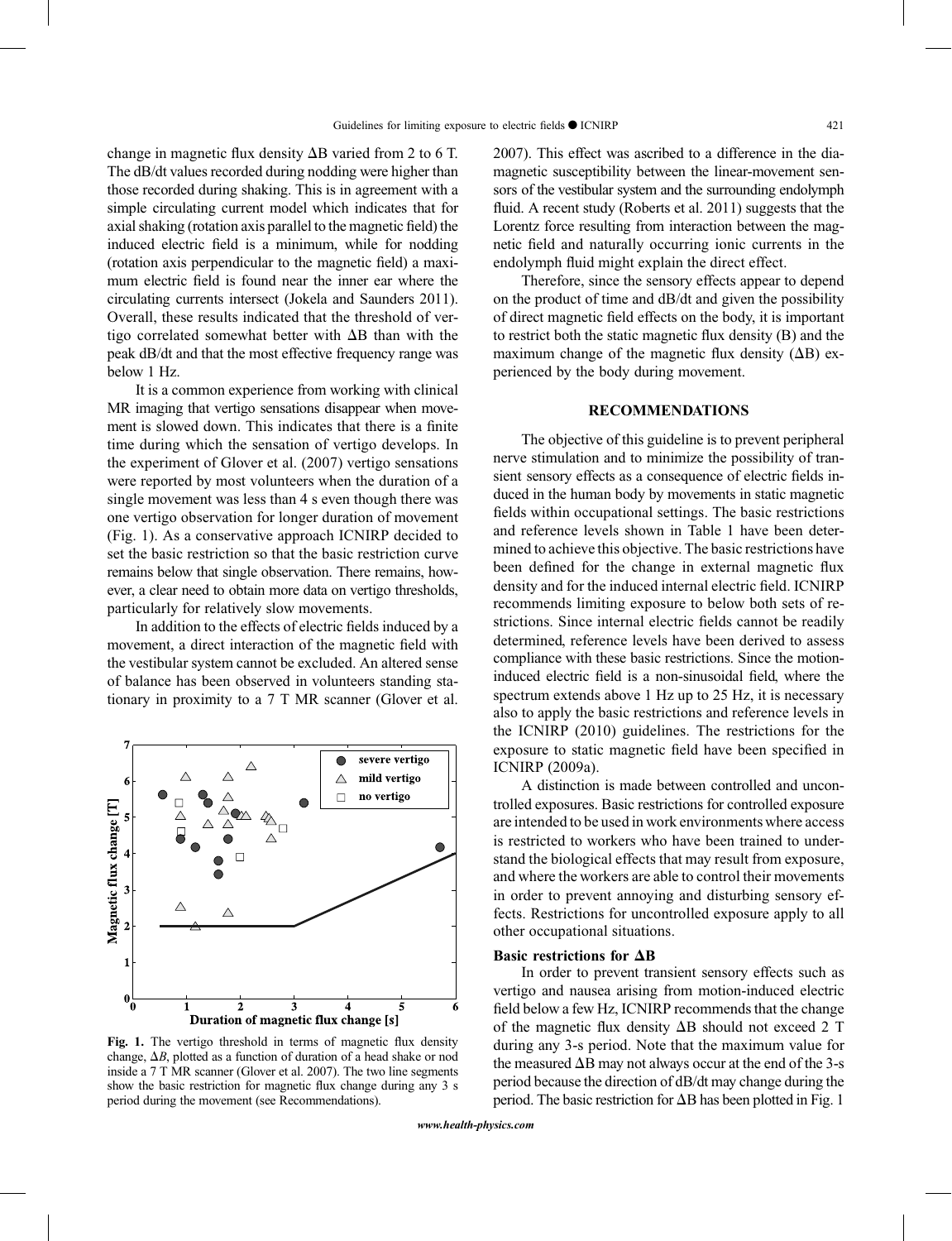Table 1. Exposure restrictions for controlling movement in a static magnetic field and exposure to a time-varying magnetic field below 1 Hz. Above 1 Hz the basic restrictions and the reference levels are presented in the ICNIRP (2010) guidelines. For uncontrolled exposure the reference levels for a magnetic flux density may be converted to dB/dt by using (eqn 5).

|                                                              | <b>Basic restrictions</b>                                 |                                           |                                                                                                     |                                                                                             | Reference levels                                                                             |                                                                                                    |
|--------------------------------------------------------------|-----------------------------------------------------------|-------------------------------------------|-----------------------------------------------------------------------------------------------------|---------------------------------------------------------------------------------------------|----------------------------------------------------------------------------------------------|----------------------------------------------------------------------------------------------------|
| Frequency $f(Hz)$                                            | $\Delta B$ (T) <sup>a</sup>                               | $B_{\text{peak to peak}}$ (T)             | Internal electric field strength<br>$[Vm^{-1} ({}_{peak})]$                                         |                                                                                             | dB/dt $[Ts^{-1} ({}_{\text{peak}})]$                                                         |                                                                                                    |
| Critical effect                                              | Vertigo due to<br>movement<br>in static<br><b>B</b> field | Vertigo due to<br>time-varying<br>B field | PNS effects due<br>to movement in<br>static B field<br>and due to<br>time-varying<br><b>B</b> field | Phosphenes due<br>to movement in<br>static B field<br>and due to<br>time-varying<br>B field | PNS effects due<br>to movement in<br>static B field<br>and due to<br>time-varying<br>B field | Phosphenes due<br>to movement in<br>static B field<br>and due to<br>time-varying<br><b>B</b> field |
| Exposure<br>condition <sup>b</sup>                           | Uncontrolled                                              | Uncontrolled                              | Controlled                                                                                          | <b>Uncontrolled</b>                                                                         | Controlled                                                                                   | Uncontrolled                                                                                       |
| $\theta$<br>$0 - 1$<br>$0 - 0.66$<br>$0.66 - 1$ <sup>c</sup> | $\overline{2}$                                            | 2                                         | 1.1<br>1.1                                                                                          | 1.1<br>0.7/f                                                                                | 2.7<br>2.7                                                                                   | 2.7<br>1.8/f                                                                                       |

<sup>a</sup>The maximum change of magnetic flux density  $\Delta B$  is determined over any 3 s period.

<sup>b</sup>For controlled exposure conditions, a  $\Delta B$  of 2 T may be exceeded.

c f in Hz

where the constant  $\Delta B$  restriction changes to a constant dB/dt restriction at 3-s duration of the movement.

For specific work applications, exposure to static magnetic fields up to 8 T can be justified if the environment is controlled and appropriate work practices are implemented to control movement-induced sensory effects (ICNIRP 2009a). The probability of vertigo and nausea will be low if it is possible to move so slowly that the maximum  $\Delta B$  does not exceed 2 T during any 3-s period.

In the case of a stationary body in a time-varying magnetic field, the peak-to-peak value of the magnetic flux density is equivalent to  $\Delta B$  and consequently should be limited to 2 T.

In this context, vertigo and nausea may be annoying and disturbing, but they are not considered to indicate a serious long-term health effect. Therefore, no additional reduction factor has been applied to their threshold.

#### Basic restrictions for induced electric field

In order to prevent stimulation of peripheral nerves in controlled exposure, ICNIRP recommends that the induced electric field should not exceed the basic restriction of 1.1  $\text{Vm}^{-1}$  (peak) over the frequency range of motioninduced field. This restriction was obtained by converting the basic restriction of 0.8  $Vm^{-1}$  (Root-Mean-Square) to the peak value that applies to all tissues in the frequency range below 3 kHz (ICNIRP 2010).

Because the stimulation of peripheral nerves is regarded as an adverse health effect, a reduction factor of 5 has been applied to the threshold to account for biological uncertainties.

In order to avoid the induction of magnetophosphenes, the strength of the induced electric field should not exceed the basic restrictions for occupational exposure defined by ICNIRP (2010) for time-varying magnetic fields,

with an extension to frequencies below 1 Hz. The linear increase of the basic restriction for magnetophosphenes as a function of  $1/f$  ceases at 0.66 Hz where it reaches the level of 1.1  $\text{Vm}^{-1}$  (peak), which is the basic restriction for peripheral nerve stimulation (Fig. 2). Basic restrictions for magnetophosphenes apply only to uncontrolled exposures, since workers in controlled exposure situations are considered to be able to avoid this effect by limiting their motion speed. Basic restrictions for peripheral nerve stimulation apply to both conditions.

Like vertigo and nausea, magnetophosphenes may be annoying and disturbing, but they are not considered to



Fig. 2. Basic restrictions for the induced electric field for uncontrolled and controlled exposure conditions. The basic restrictions for uncontrolled exposures are based on protection against magnetophosphenes and peripheral nerve stimulation. The basic restrictions for controlled exposures are based on protection against peripheral nerve stimulation only. Above 1 Hz, the basic restrictions are equal to the occupational basic restrictions in ICNIRP (2010).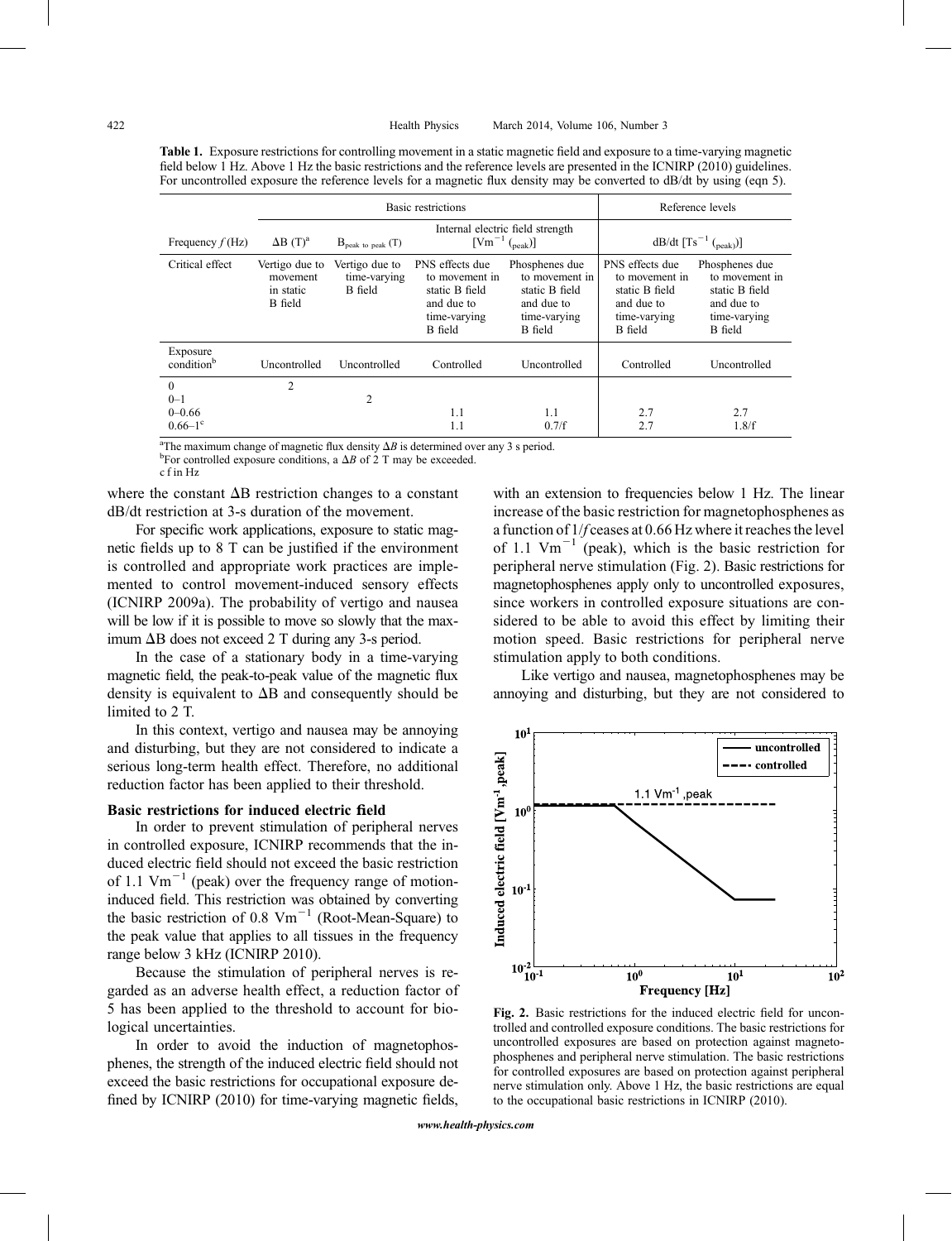cause serious long-term health effects. Therefore, no additional reduction factor has been applied to their thresholds.

Because the waveform of the motion-induced electric field is a non-sinusoidal transient, the restriction of the induced electric field should be based on the weighted peak approach:

$$
\Big|\sum \frac{A_i}{EL_i}\cos(2\pi f_i t + \theta_i + \varphi_i)\Big| \le 1,\tag{4}
$$

where  $t$  is time and  $EL_i$  is the exposure restriction (peak value) at the i<sup>th</sup> harmonic frequency  $f_i$ , where  $A_i$ ,  $\theta_i$ ,  $\varphi_i$ , are the amplitude of the field, the phase angle of the field and the phase angle of the filter at  $f_i$ . More explanations on the weighted peak method may be found in ICNIRP (2003, 2010).

#### Reference levels

A practical way for determining compliance with the basic restrictions for the induced internal electric field is to ensure that the magnetic flux density does not exceed the reference levels derived conservatively from the basic restrictions. The recommended reference levels in Table 1 join with the ICNIRP (2010) reference levels for magnetic flux density at 1 Hz when the magnetic flux density is converted to the peak (amplitude) dB/dt by

$$
\frac{dB_0}{dt} = 2\pi f \sqrt{2}B_{RMS},\tag{5}
$$

where  $B_0$  is the peak value of the sinusoidal magnetic flux density and  $B<sub>RMS</sub>$  is the Root-Mean-Square value (Fig. 3). Note that the reference levels are approximately directly proportional to the basic restrictions except for a small difference in corner frequencies. As in the case of compliance with the basic restrictions for the induced electric field,



Fig. 3. Reference levels for dB/dt for uncontrolled and controlled exposure conditions. Above 1 Hz the reference levels are equal to the occupational reference levels for magnetic flux density (ICNIRP 2010) converted to the peak dB/dt by using (eqn 5).

compliance with the reference levels for dB/dt should be determined by the weighted peak approach.

In order to avoid electrical stimulation of peripheral nerves, the reference level for peak dB/dt has been set to  $2.7 \text{ Ts}^{-1}$  for controlled exposure conditions. Note that to account for uncertainties arising from the conversion of the basic restriction to the reference level a reduction factor of approximately 3 is included in this reference level (ICNIRP 2010). There is no need for spectral weighting because the reference level limiting the stimulation of peripheral nerves is constant over a large frequency range (Fig. 3).

Acknowledgments-During the preparation of this document, ICNIRP was composed of the following members: R. Matthes, Chairman (since 2012), Germany; M. Feychting, Vice-Chairperson (since 2012), Sweden; R. Croft, Australia; A. Green, Australia; K. Jokela, Finland; J.C. Lin, United States of America; C. Marino, Italy; A.P. Peralta, The Philippines; R. Saunders, United Kingdom (until 2010); K. Schulmeister, Austria (until 2012); P. Söderberg, Sweden; B.E. Stuck, United States of America; A.J. Swerdlow, United Kingdom (until 2012); Z. Sienkiewicz, United Kingdom; E. van Rongen, Netherlands; P. Vecchia, Chairman (until 2012), Italy; B. Veyret, France (until 2012), S. Watanabe; Japan.

The Commission Task Group, which prepared the draft guidelines, was lead by K. Jokela, Finland. ICNIRP also gratefully acknowledges the useful comments received from all the reviewers for their contribution received via the open online consultation.

Finally, the support received by ICNIRP during that period from the International Radiation Protection Association, the European Commission (Health and Safety at Work), and the German Federal Ministry for the Environment, Nature Conservation and Nuclear Safety is gratefully acknowledged.

All ICNIRP members are requested to fill in and update a declaration of personal interests. Those documents are available online at [www.icnirp.org/cv.htm.](www.icnirp.org/cv.htm)

#### REFERENCES

- Adrian DJ. Auditory and visual sensations induced by lowfrequency electric currents. Radio Sci 12:243-250; 1977.
- AGNIR. UK Independent Advisory Group on Non-ionising Radiation. Static magnetic fields. Report of the independent Advisory Group on Non-ionising Radiation. Docs. Chilton: Documents of the Health Protection Agency, RCE-6; 2008.
- Bringuier E. Electrostatic charges in v x B fields and the phenomen of induction. Eur J Phys 24:21-29; 2003.
- Dimbylow PJ. Development of the female voxel phantom, NAOMI, and its application to calculations of induced current densities and electric fields from applied low frequency magnetic and electric fields. Phys Med Biol 50:1047-1070; 2005.
- Fitzpatrick RC, Day BL. Probing the human vestibular system with galvanic stimulation. J Appl Physiol 96:2301-2316; 2004.
- Gabriel C, Gabriel S, Corthout E. The dielectric properties of biological tissues: I. Literature survey. Phys Med Biol 41: 2231-2249; 1996a.
- Gabriel S, Lau RW, Gabriel C. The dielectric properties of biological tissues: II. Measurements in the frequency range 10 Hz to 20 GHz. Phys Med Biol 41:2251-2269, 1996b.
- Gabriel S, Lau RW, Gabriel C. The dielectric properties of biological tissues: III. Parametric models for the dielectric spectrum of tissues. Phys Med Biol 41:2271-2293; 1996c.
- Gabriel C, Peyman A, Grant EH. Electrical conductivity of tissue at frequencies below 1 MHz. Phys Med Biol 54:4863-4878; 2009.
- Glover PM, Cavin ID, Qian W, Bowtell RW, Gowland PA. Magneticfield induced vertigo: A theoretical and experimental investigation. Bioelectromagnetics 28:349-361; 2007.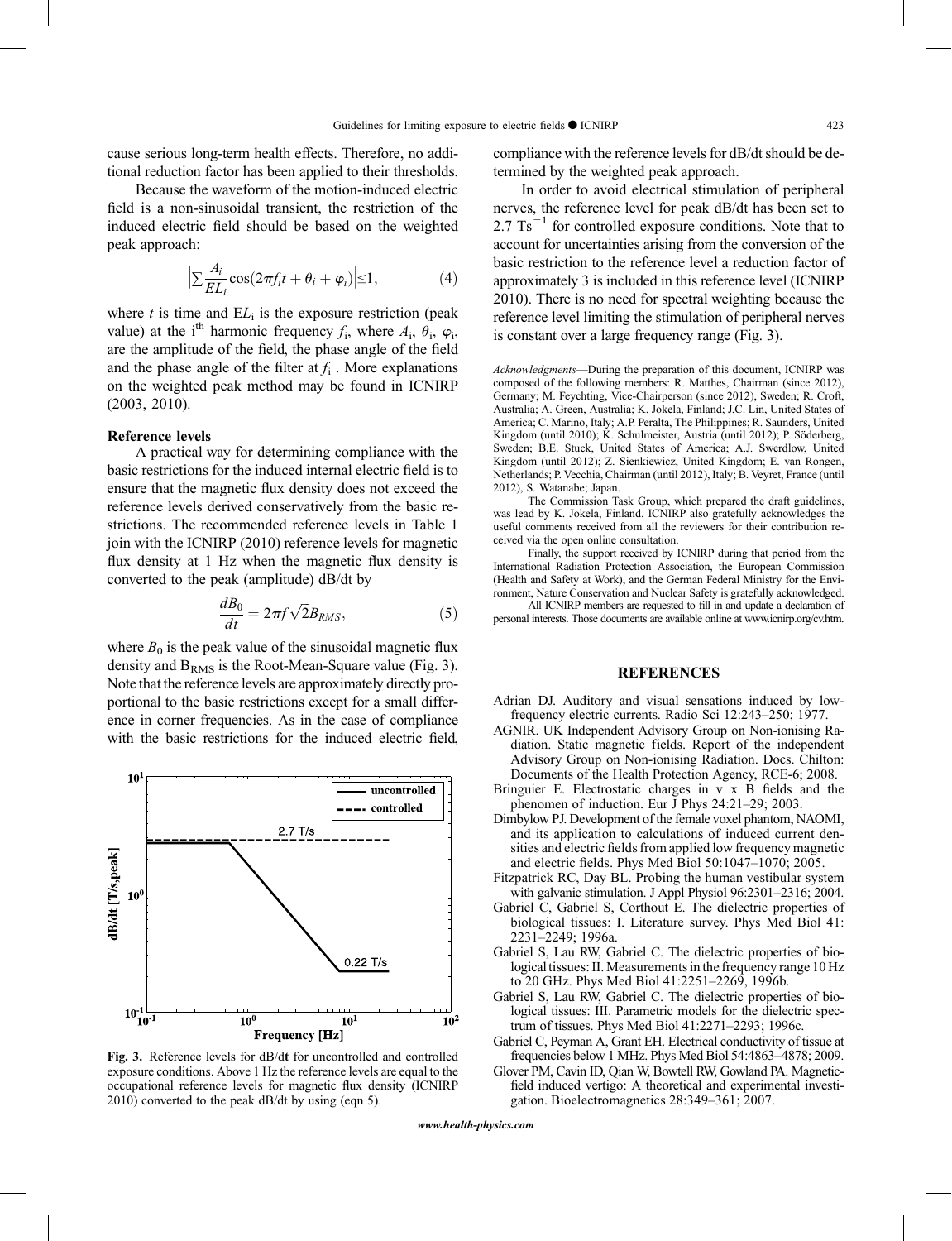- Heilmaier C, Theysohn JM, Maderwald S, Kraft O, Ladd ME, Ladd SC. A large-scale study on subjective perception of discomfort during 7 and 1.5 T MRI examinations. Bioelectromagnetics 32:610-619; 2011.
- International Commission on Non-Ionizing Radiation Protection. General approach to protection against non-ionizing radiation. Health Phys 82:540-548; 2002.
- International Commission on Non-Ionizing Radiation Protection. Guidance on determining compliance of exposure to pulsed and complex non-sinusoidal waveforms below 100 kHz with ICNIRP guidelines. Health Phys 84:383-387; 2003.
- International Commission on Non-Ionizing Radiation Protection. Statement on Medical Magnetic Resonance (MR) Procedures: Protection of Patients. Health Phys 87:197-216; 2004.
- International Commission on Non-Ionizing Radiation Protection. Guidelines on limits of exposure to static magnetic fields. Health Phys 96:504-514; 2009a.
- International Commission on Non-Ionizing Radiation Protection. Amendment to the ICNIRP ''Statement on Medical Magnetic Resonance (MR) Procedures: Protection of Patients.'' Health Phys 97:259-261; 2009b.
- International Commission on Non-Ionizing Radiation Protection. ICNIRP guidelines for limiting exposure to time- varying electric and magnetic fields (1 Hz to 100 kHz). Health Phys 99:818-836; 2010.
- International Electrotechnical Commission. Medical electrical equipment - Part 2–33: particular requirements for the basic safety and essential performance of magnetic resonance equipment for medical diagnosis. Geneva: IEC; IEC 60601-2-33 ed 3.0; 2010.
- Ilvonen S, Laakso I. Computational estimation of magnetically induced electric fields in a rotating head. Phys Med Biol 54:341-351; 2009.
- Jokela K, Saunders RD. Physiologic and dosimetric considerations for limiting electric fields induced in the body by movements in a static magnetic field. Health Phys 100: 641–653; 2011.
- Liu F, Zhao H, Crozier S. Calculation of electric fields induced by body and head motion in high-field MRI. J Magn Reson 161:99-107; 2003.
- Lövsund P, Öberg PA, Nilsson SEG. Magneto- and electrophosphenes: A comparative study. Med Biol Eng Comput 18: 758*Y*764; 1980.
- Nyenhuis JA, Bourland JD, Kildishev AV, Schaefer DJ. Health effects and safety of intense gradient fields. In: Shellock FG, ed. Magnetic resonance procedures: Health effects and safety. Boca Raton, London, New York, Washington DC: CRC Press; 2001: 31–53.
- Redzic DV. Conductors moving in magnetic fields: Approach to equilibrium. Eur J Phys 25:623-632; 2004.
- Reilly JP. Applied bioelectricity: From electrical stimulation to electropathology. New York, Berlin, Heidelberg: Springer-Verlag; 1998.
- Reilly JP. Neuroelectric mechanisms applied to low frequency electric and magnetic field exposure guidelines—part I: Sinusoidal waveforms. Health Phys 83:341-355; 2002.
- Reilly JP, Diamant AM. Electrostimulation. Theory, applications and computational model. Boston, London: Artech House; 2011.
- Roberts DC, Marcelli V, Gillen JS, Carey JP, Della Santina CC, Zee DS. MRI magnetic field stimulates rotational sensors of the brain. Curr Biol 21:1635-1640; 2011. doi:10.1016/ j.cub.2011.08.029.

424 Health Physics March 2014, Volume 106, Number 3

- Sanchez CC, Glover P, Power H, Bowtell R. Calculation of the electric field resulting from human body rotation in a magnetic field. Phys Med Biol 57:4739-4752; 2012.
- Sanchez CC, Bowtell R, Power H, Glover P, Marin L, Becker A, Jones A. Forward electric field calculation using BEM for time varying magnetic field gradients and motion in strong static fields. Eng Anal Bound Elem 33:1074-1088; 2009.
- Saunders RD, Jefferys JG. A neurobiological basis for ELF guidelines. Health Phys 92:596-603; 2007.
- Shellock FG. Reference manual for magnetic resonance safety, implants, and devices: 2012 Edition. Los Angeles, CA: Biomedical Research Publishing Group; 2012.
- So PPM, Stuchly MA, Nyenhuis JA. Peripheral nerve stimulation by gradient switching fields in magnetic resonance imaging. IEEE Trans on Biomed Eng 51:1907-1914; 2004.
- van Nierop LE, Slottje P, van Zandvoort MJE, de Vocht F, Kromhout H. Effects of magnetic stray fields from a 7 Tesla MRI scanner on neurocognition: a double-blind randomised crossover study. Occup Environ Med 69:759-766; 2012. doi:10.1136/oemed-2011-100468.
- World Health Organization. Static fields. Environmental Health Criteria 232. Geneva: WHO; 2006.

#### **GLOSSARY**

#### Basic restrictions

Limitations on the quantities that closely match known biophysical interaction mechanisms with tissue that may lead to adverse health effects.

#### Central nervous system (CNS)

The portion of the vertebrate nervous system consisting of the brain and spinal cord, but not including the peripheral nerves.

#### Conductivity ( $\sigma$ )

A property of materials that determines the magnitude of the electric current density when an electric field is applied to the material, expressed in units of Siemens per meter  $(Sm^{-1})$ ; the inverse of resistivity.

#### Electric field strength (E)

Force exerted by an electric field on an electric point charge, divided by the electric charge. Electric field strength is expressed in Newton per Coulomb or Volt per meter (NC<sup>-1</sup> = Vm<sup>-1</sup>).

#### Electro-stimulation

Stimulation of excitable tissue in the body by an applied electrical stimulus.

#### Electromotive electric field  $(E_{VB})$

Electric field induced by a movement of a conducting body in a magnetic field.

#### Frequency

The number of cycles completed by electromagnetic waves in 1 s; usually expressed in Hertz (Hz).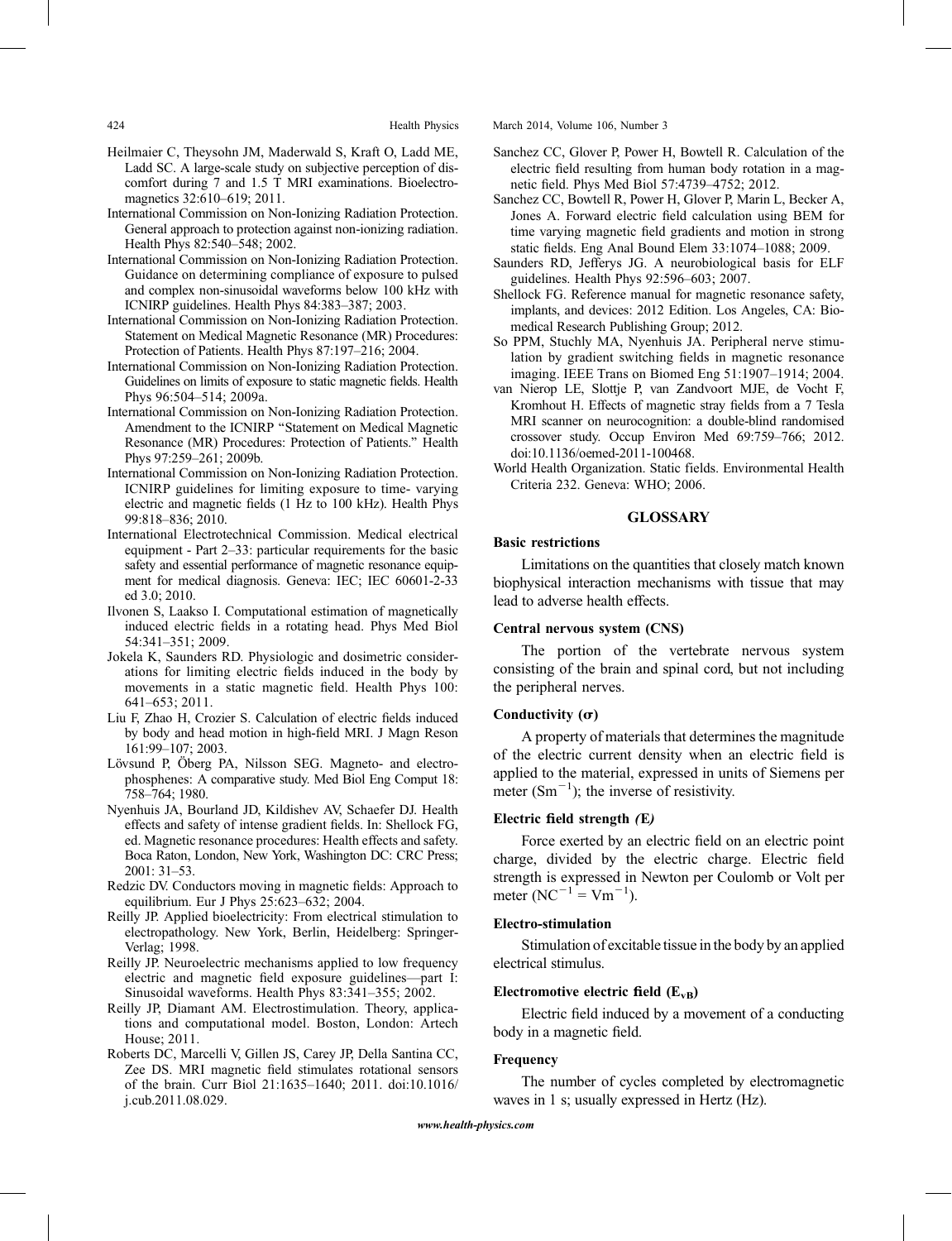#### Hertz (Hz)

### The unit for expressing frequency  $(f)$ . One Hertz equals one cycle per second. 1 kHz =  $1,000$  Hz, 1 MHz = 1,000 kHz, 1 GHz = 1,000 MHz.

#### Induction

The creation of an electric field and current in a conducting or dielectric body caused by an external timevarying magnetic field or by movement of a body in a magnetic field.

#### Magnetic flux density (B)

A vector quantity that determines the force on a moving charge or charges (electric current) in a magnetic field. Magnetic flux density is expressed in Tesla (T).

#### Magnetophosphenes

The sensation of flashes of light caused by electric fields and currents that are induced in the retina by a timevarying magnetic field.

#### Nerve

A bundle of nerve fibers.

#### Nerve fiber

Long protrusion of a single neuron.

#### Neuron

A cell in the nervous system usually consisting of a cell body and a number of protrusion: a long one, the axon, and a number of shorter ones, forming the dendritic tree.

#### Occupational exposure

Exposure to electromagnetic fields experienced by individuals as a result of performing their regular or assigned job activities.

#### Peripheral nervous system (PNS)

The portion of the vertebrate nervous system consisting of the neuronal tissue found outside the central nervous system.

#### Permittivity (*e*)

A constant defining the influence of an isotropic medium on the forces of attraction or repulsion between charged bodies, and expressed in farad per meter  $(F m^{-1})$ .

#### Reference levels

The Root-Mean-Square and peak electric and magnetic field strengths or flux densities and contact currents to which a person may be exposed without an adverse effect and with acceptable safety factors. Reference levels may be used in practical situations for determining compliance with the basic restrictions.

#### Vestibular system

An organ consisting of motion receptors sensitive to linear and rotational accelerations of the human body. It is the sensory organ that provides perception of movement and sense of balance. The vestibular system is located in the inner ear.

#### Static field

An electric or magnetic field that does not vary with time.

#### Threshold

The minimum level of a stimulus that will produce a response or specified effect.

#### Time derivative of magnetic flux density (dB/dt)

Change of the magnetic flux density divided by the duration of the change.

#### Vertigo

A type of dizziness, where there is a false feeling of motion.

#### Waveform

The variation of an amplitude of field vector with time.

¡¡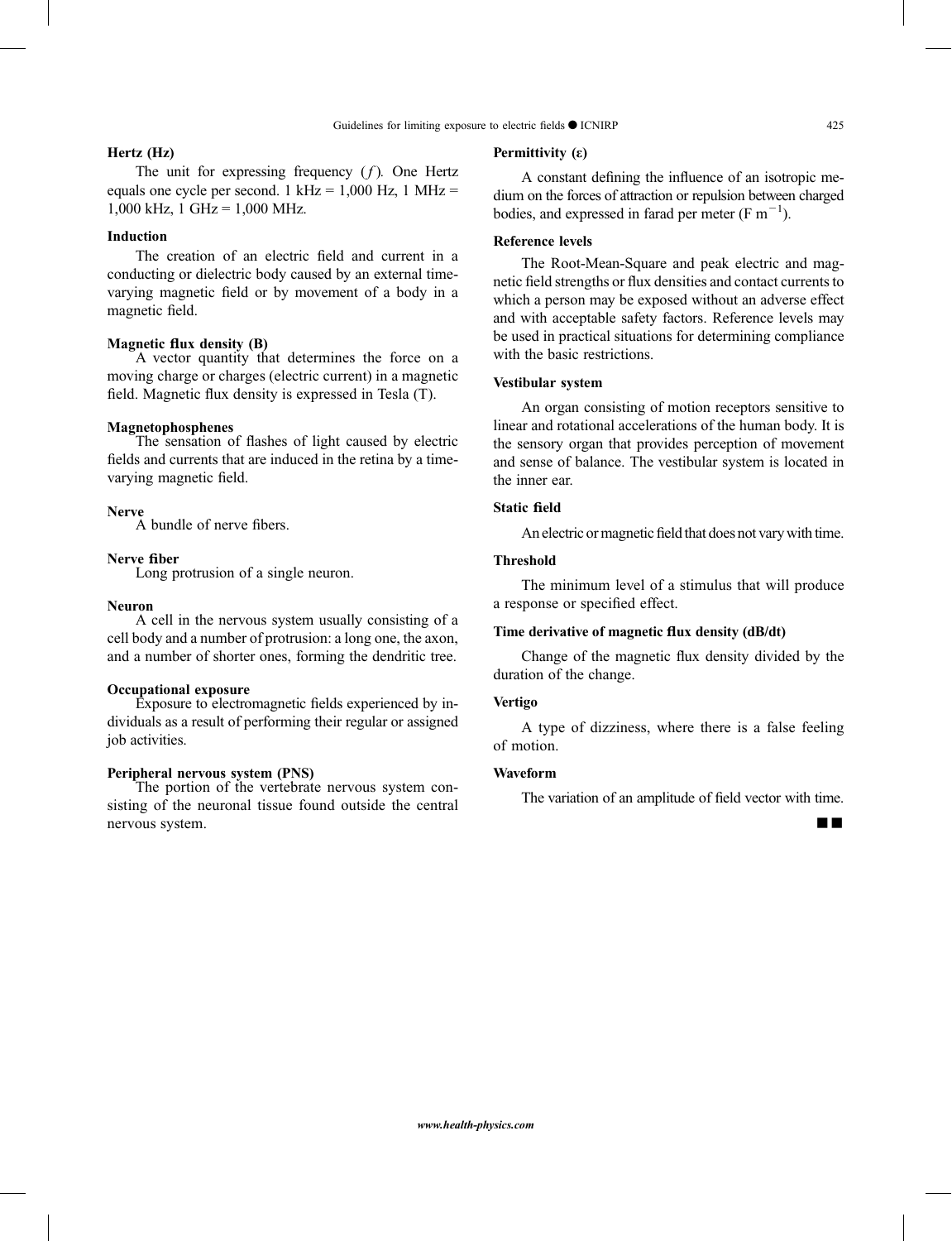#### Correspondence

#### COMMENT ON ICNIRP GUIDELINES FOR LIMITING EXPOSURE TO ELECTRIC FIELDS INDUCED BY MOVEMENT OF THE HUMAN BODY IN A STATIC MAGNETIC FIELD AND BY TIME-VARYING MAGNETIC FIELDS BELOW 1 HZ

#### Dear Editors:

WE ARE dismayed by the way in which ICNIRP has apparently used our 2007 paper (Glover et al. 2007) to draw up its recent Guidelines on low frequency magnetic field exposure (Ziegelberger 2014). It appears that these Guidelines are going to be incorporated into the EMF Directive and made legally binding within the 28 member countries of the European Union without further scrutiny [Directive 2013/35/EU See Article 11(2) (2013)].

The guidelines' limits aimed at preventing vertigo are based entirely on our paper, which was effectively the first in the field and which has not been replicated by anyone else. Although we stand by our data, it was a very small study, and the lines on Figure 1 of the guidelines have been drawn about single data points from a single subject at two frequencies (Ziegelberger 2014). This seems to be a remarkably flimsy basis on which to make international guidelines.

However, we are keen to point out that there was a more serious problem with using that data in this way. At the time we wrote the paper, we proposed that the dominant mechanism was induced electric currents. However, as ICNIRP noted in the new guidelines, this mechanism has been questioned by Roberts, who proposed a Lorentz force mechanism (Roberts et al. 2011). Crucially, ICNIRP apparently failed to realize that this Lorentz force mechanism depends on the amplitude and direction of the field, whereas the induced current mechanism depends on the absolute rate of change of field. In our experiment, we asked subjects to move their head at high field; this would induce an electric current and would have also produced a Lorentz force, so our previous data was consistent with both mechanisms.

ISSN: 0017-9078

Copyright © 2014 Health Physics Society DOI: 10.1097/HP.0000000000000142

www.health-physics.com 261

We have now carried out further studies that support Roberts' Lorentz force mechanism (Antunes et al. 2012; Glover et al. 2014; Mian et al. 2013). Furthermore, the new mechanism explains the previously anomalous observation of apparent vertigo-type effects in small rodents, which are physically too small to be able to develop sufficient current densities in their heads to cause nerve excitation (Houpt and Houpt 2010).

It now seems likely that the perceptual effects of the changing Lorentz force are the primary reason why movement causes vertigo. Unfortunately, this does not lead to neat, frequency-dependent limits that can be dovetailed with other limits. We propose that at the current stage of knowledge, a practical way to limit the experience of vertigo would be to accept some disconnect in the limits and simply apply the previous static field limit; i.e., 2 T for uncontrolled exposures and 8 T for controlled exposures.

#### The authors declare no conflicts of interest.

PENNY GOWLAND AND PAUL GLOVER

School of Physics and Astronomy University of Nottingham United Kingdom

#### REFERENCES

- Antunes A, Glover PM, Li Y, Mian OS, Day BL. Magnetic field effects on the vestibular system: calculation of the pressure on the cupula due to ionic current-induced Lorentz force. Phys Medicine Biol 57:4477–4487; 2012.
- Directive 2013/35/EU of the European Parliament and of the Council. On the minimum health and safety requirements regarding the exposure of workers to the risks arising from physical agents (electromagnetic fields). Brussels, Belgium: European Union; 2013.
- Glover PM, Cavin I, Qian W, Bowtell R, Gowland PA. Magneticfield-induced vertigo: a theoretical and experimental investigation. Bioelectromagnetics 28:349–361; 2007.
- Glover PM, Li Y, Antunes A, Mian OS, Day BL. A dynamic model of the eye nystagmus response to high magnetic fields. Phys Medicine Biol 59:631; 2014.
- Houpt TA, Houpt CE. Circular swimming in mice after exposure to a high magnetic field Physiol Behavior 100:284–290; 2010.
- Mian OS, Li Y, Antunes A, Glover PM, Day BL. On the vertigo due to static magnetic fields. Plos One 8:e78748; 2013.
- Roberts DC, Marcelli V, Gillen JS, Carey JP, Della Santina CC, Zee DS. MRI magnetic field stimulates rotational sensors of the brain. Curr Biol 21:1635–1640; 2011.
- Ziegelberger G. ICNIRP Guidelines: for limiting exposure to electric fields induced by movement of the human body in a static magnetic field and by time-varying magnetic fields below 1 Hz. Health Phys 106:418–425; 2014.